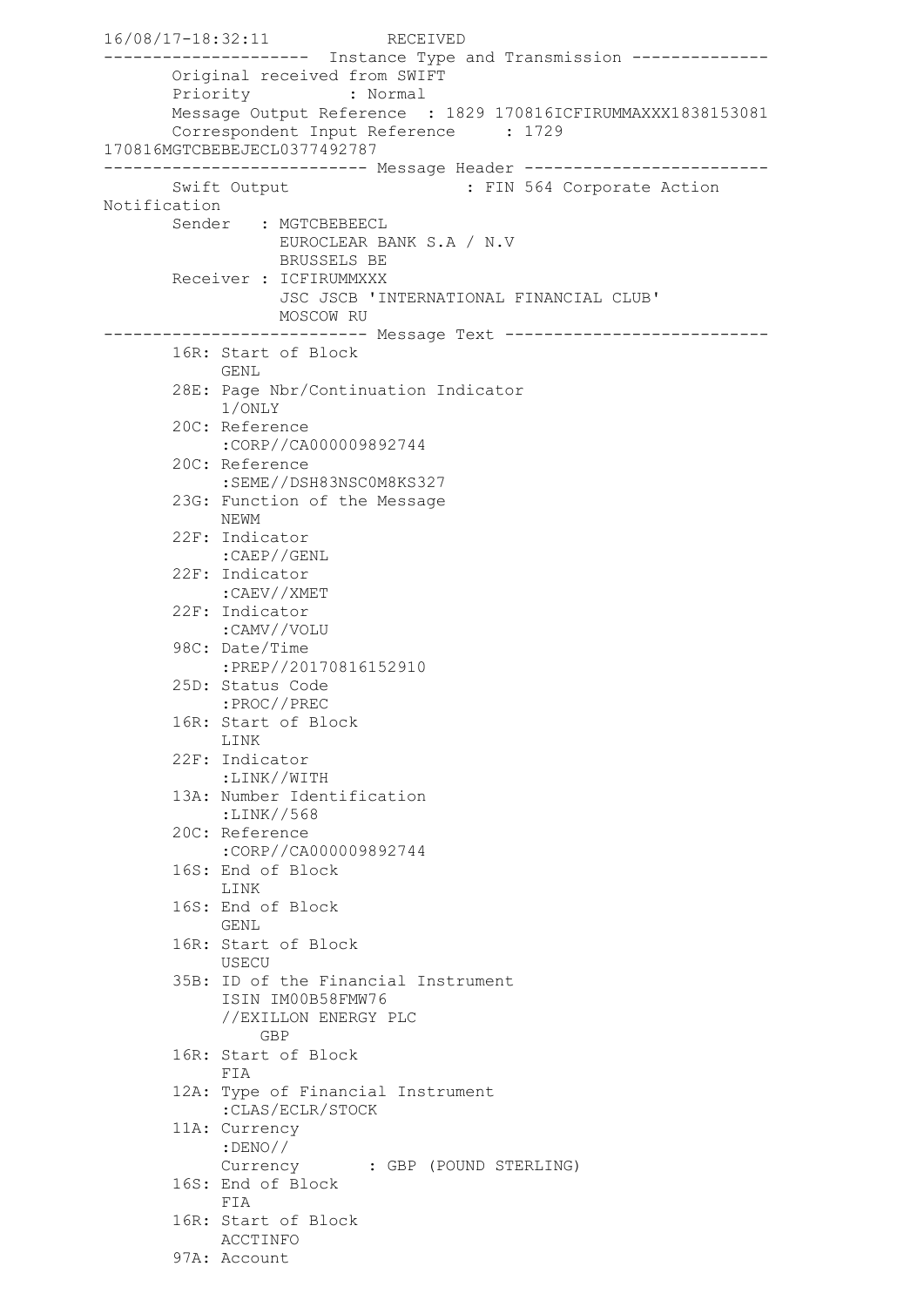:SAFE//47637

|                       | 16S: End of Block                             |
|-----------------------|-----------------------------------------------|
|                       | ACCTINFO                                      |
|                       | 16S: End of Block                             |
|                       | USECU                                         |
|                       | 16R: Start of Block                           |
|                       | CADETL                                        |
|                       | 98C: Date/Time                                |
|                       | :MEET//20170830110000                         |
|                       | 98A: Date/Time                                |
|                       | :RDTE//20170828                               |
|                       | 17B: Flag                                     |
|                       | :CERT//N                                      |
|                       | 16S: End of Block                             |
|                       | CADETL                                        |
|                       | 16R: Start of Block                           |
|                       | ADDINFO                                       |
|                       | 70E: Narrative                                |
|                       | :ADTX//NOTE/NO LEGAL DOCUMENTATION TO BE      |
|                       | COMPLETED                                     |
|                       | CAED/EXTRAORDINARY GENERAL MEETING            |
|                       | 70E: Narrative                                |
|                       | :PACO//CORPORATE ACTIONS                      |
|                       | EQUITYREACH EXT 4245                          |
|                       | 16S: End of Block                             |
|                       | ADDINFO                                       |
|                       | --------------------- Message Trailer ------- |
| ${CHK: E073B2FF47D4}$ |                                               |
|                       |                                               |

.<br>PKI Signature: MAC-Equivalent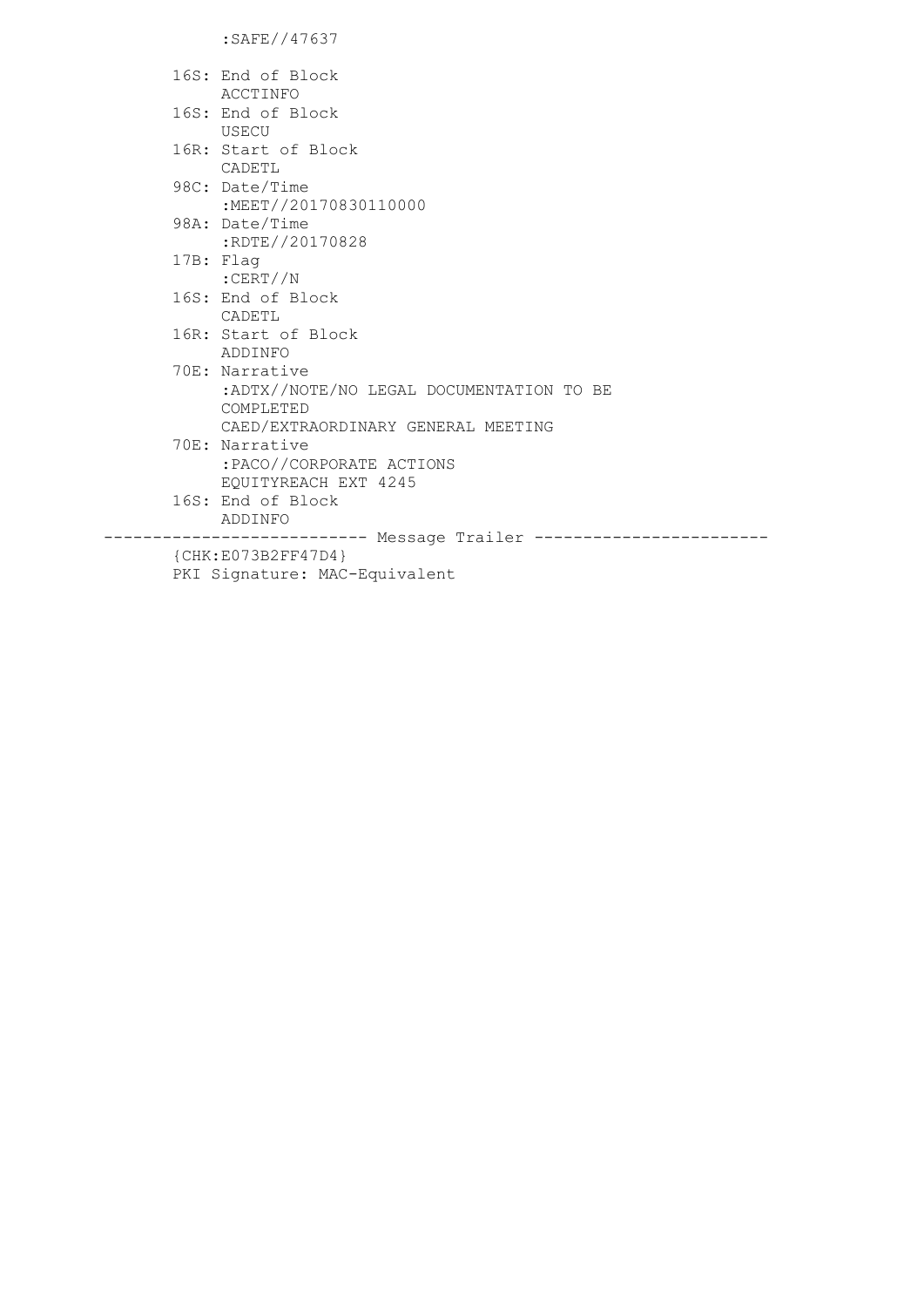```
16/08/17-18:32:11 RECEIVED
--------------------- Instance Type and Transmission --------------
       Original received from SWIFT
       Priority : Normal
       Message Output Reference : 1829 170816ICFIRUMMAXXX1838153082
       Correspondent Input Reference : 1729
170816MGTCBEBEKECL0376504213
--------------------------- Message Header -------------------------
      Swift Output : FIN 568 Corporate Action Narrative
       Sender : MGTCBEBEECL
                  EUROCLEAR BANK S.A / N.V
                  BRUSSELS BE
       Receiver : ICFIRUMMXXX
                   JSC JSCB 'INTERNATIONAL FINANCIAL CLUB'
                 MOSCOW RU
--------------------------- Message Text ---------------------------
        16R: Start of Block
             GENL
        28E: Page Nbr/Continuation Indicator
             1/ONLY
        20C: Reference
             :CORP//CA000009892744
        20C: Reference
            :SEME//DSH83NSC0M89S327
        23G: Function of the Message
            NEWM
        22F: Indicator
             :CAEV//XMET
        98C: Date/Time
             :PREP//20170816152910
        16R: Start of Block
             LINK
        22F: Indicator
            :LINK//WITH
        13A: Number Identification
             :LINK//564
        20C: Reference
             :PREV//DSH83NSC0M8KS327
        16S: End of Block
             LINK
        16S: End of Block
            GENL
        16R: Start of Block
            USECU
        97A: Account
             :SAFE//47637
        35B: ID of the Financial Instrument
             ISIN IM00B58FMW76
             //EXILLON ENERGY PLC
                GBP
        16S: End of Block
             USECU
        16R: Start of Block
             ADDINFO
        70F: Narrative
             :ADTX//
             --------------    EVENT DETAILS    ------------------
             THE AGENDA (IF NOT ALREADY INCLUDED IN THIS MESSAGE) WILL BE 
MADE
             AVAILABLE AS SOON AS IT IS RECEIVED.
 .
              --------------- ACTION TO BE TAKEN -------------------
             ACTIONS TO BE TAKEN WILL BE PROVIDED AT A LATER STAGE
 .
        16S: End of Block
            ADDINFO
--------------------------- Message Trailer ------------------------
```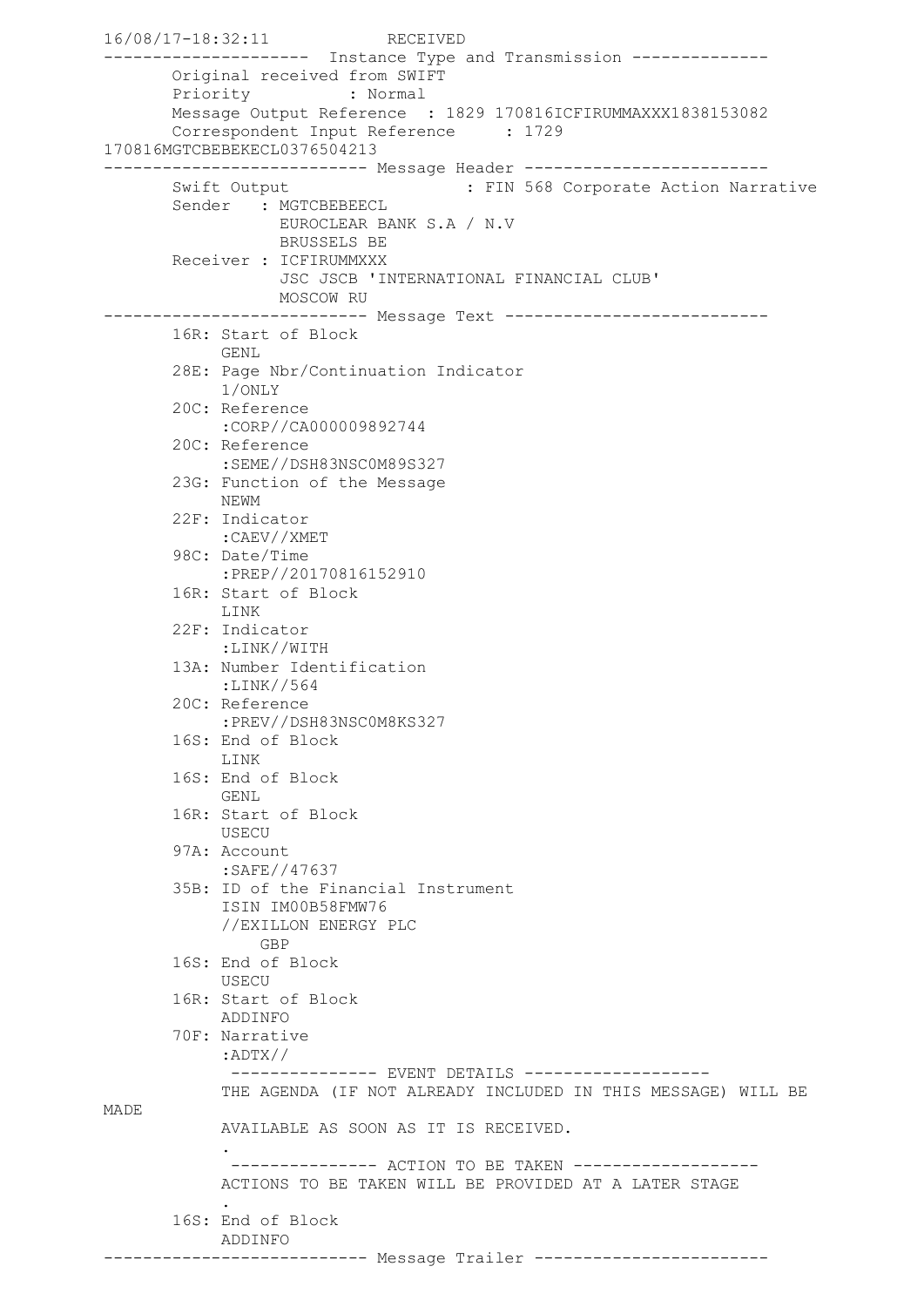{CHK:3BE61A570C08} PKI Signature: MAC-Equivalent